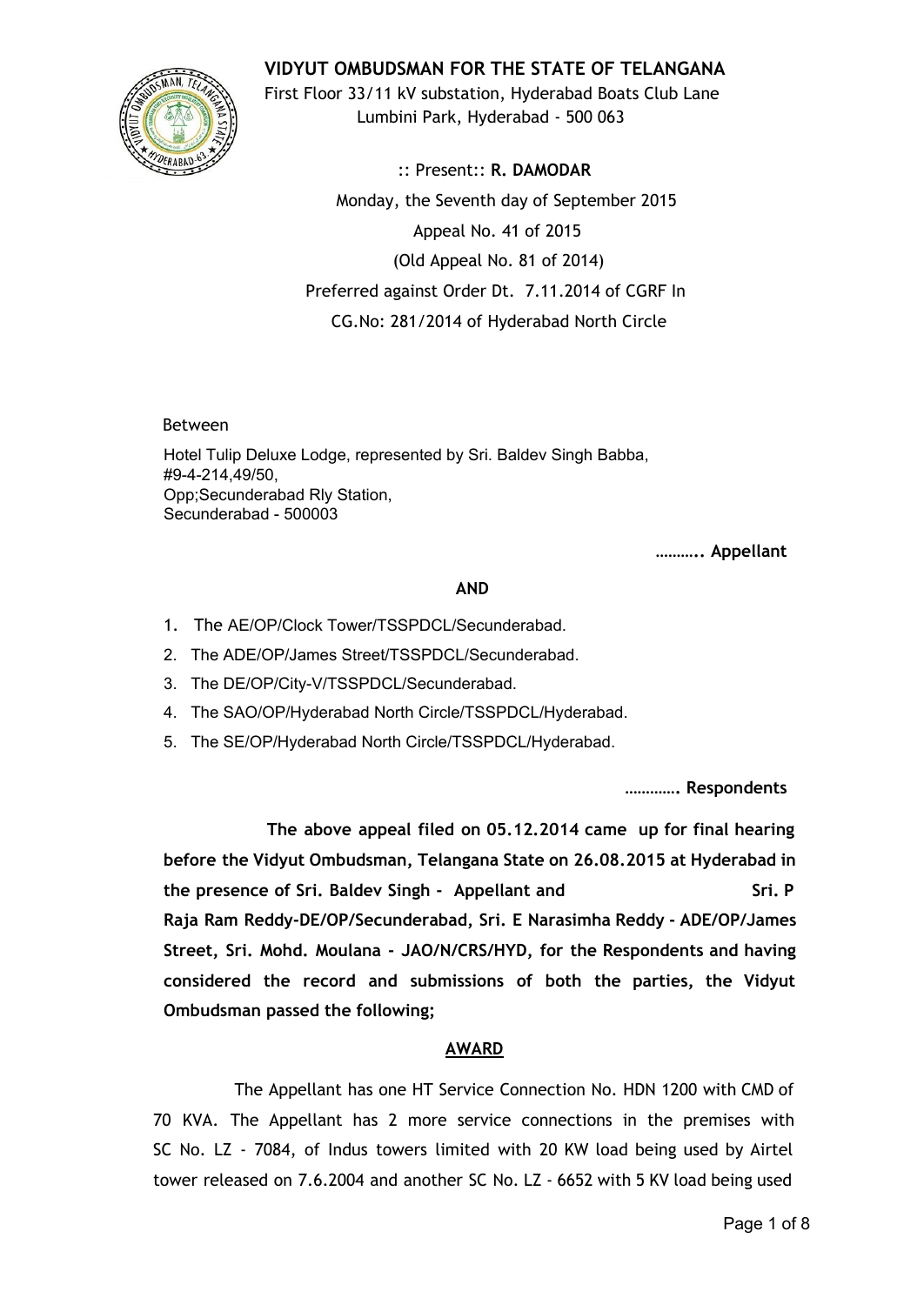by ATM of Andhra Bank released on 25.2.2003 both of Mrs. Jasbeer Kaur. The Appellant claimed that he has been getting heavy bills due to the extension of supply from their MCB of LT side of their transformer and he assumed that his total consumption is being reflected in the HT bill. He claimed that the LT service connections (2) are being fed through his HT service leading to heavy bills and heavy burden on him, which is going on for the last 8 years. The Appellant claimed that if the Respondent cannot set right the LT service connections, they should disconnect the LT services. The Appellant sought refund of the amounts he paid, on the ground that the Respondents have collected consumer charges form the two LT services twice, Once from LT consumers and 2nd time from him through his HT connection.

2. The 2nd Respondent claimed that along with the 1st Respondent, he visited the premises with HDN 1200 (released on 4.6.2008) on 8.10.2014 and found that the HT service metering equipment was located in the backside of the premises. The Respondents 1 and 2 observed that the LT service connections LZ 007084(released on 7.6.2004) and LZ 006652(released on 25.2.2003) were located in the same premises and supply to these meters was extended from the distribution box MCB of HT transformer.

3. The 1st Respondent claimed to have informed the representative of the Appellant to get the service wire to extend the supply to the LT connections from the adjacent LT pole on 29.9.2014. Since the Appellant failed to provide the service wire, the Respondents have cut the supply to LT services form MCB of HT consumer on 8.10.2014. The Appellant was reminded to get the service wire to get the restoration of supply to LT services.

4. The CGRF, after hearing both sides, came to the conclusion that extension of supply to LT services from the MCB of HT service is a peculiar, unusual and unauthorised activity, which does not come within the purview of the forum and so saying, it has rejected the complaint without giving any finding and without applying their mind to the facts on record and the admitted position, through the impugned orders.

5. Aggrieved and not satisfied with the impugned orders of the CGRF, the Appellant preferred the present Appeal claiming that for 8 years, the service to two LT connections was extended from his MCB of HT service and the Respondents had collected the consumption charges of HT, which included the supply to LT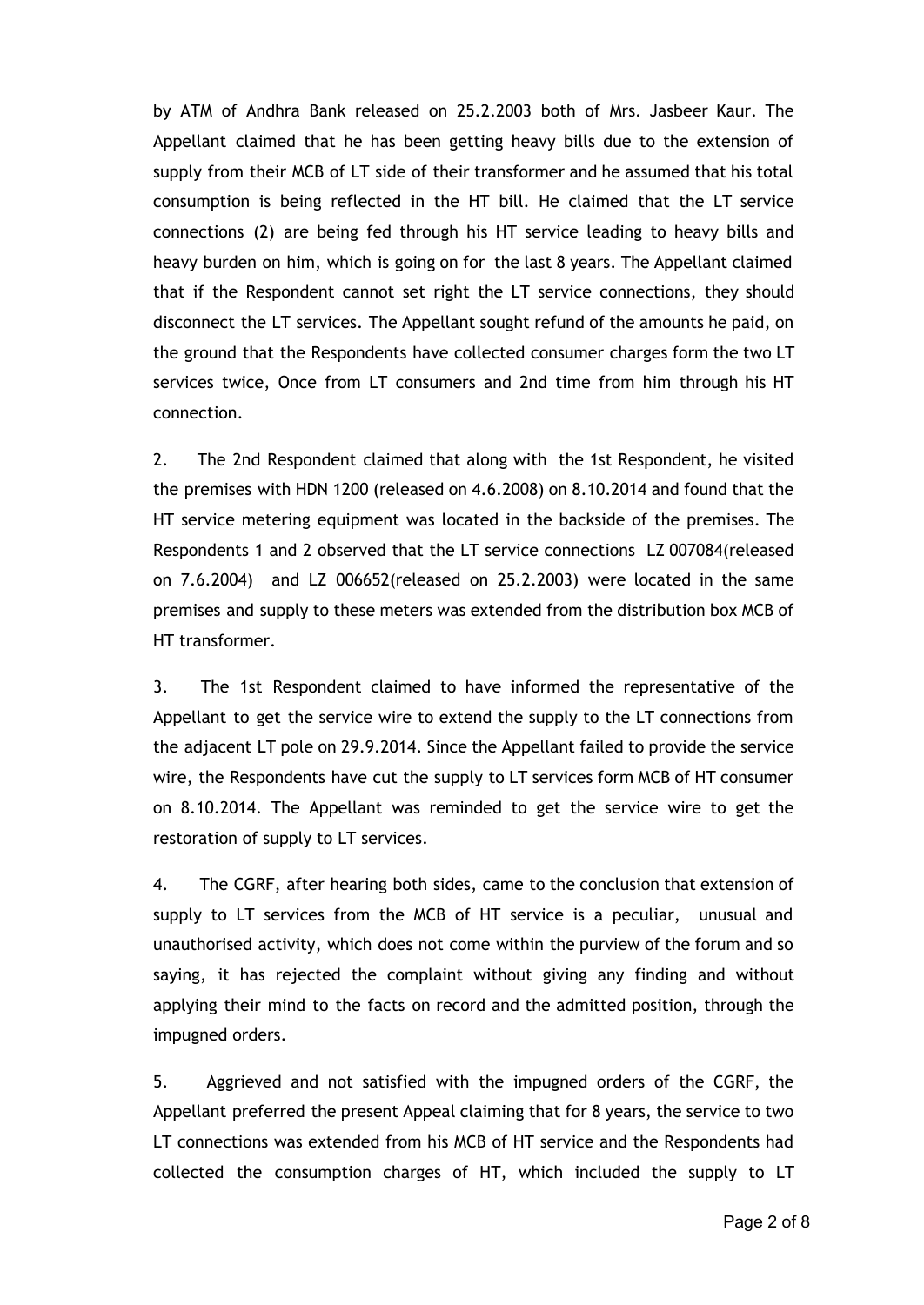connections, apart from collecting the CC charges from 2 LT connections separately and that he should be refunded the extra amount collected from him for the last 8 years till it was set right on 8.10.2014.

6. The Appellant claimed that he never doubted the integrity of the officials of the Respondents and that he paid consumption bills up to date without suspecting that he was also bearing the burden of 2 LT connections with 5 KW load and 20 KW load.

7. The 2nd Respondent claimed by way of written submission that the supply to the LT SC No. LZ 6652 and LZ 7084 is taken from the distribution box MCB of HT transformer. LT services SC No. LZ 6652 was released on 26.2.2003 and SCNO. LZ 7084 was released on 7.6.2004 and HT service HDN 1200 was released on 4.6.2008. The premises was inspected on 29.9.2014. The 2nd Respondent further claimed that the premises of the Appellant has a bar and restaurant and it is having a HT meter existing in the backside of the premises and the consumer panels are inside the premises. The LT services monthly meter readings were taken by the Clock Tower section staff.

8. The 2nd Respondent ADE/OP/James Street submitted a report on 24.8.2015 stating that there are Six LT connections including the Two LT connections LZ -6652 & LZ - 7084 in the premises of the Appellant, which were released prior to SC No. HDN-1200 released on 4.6.2008. The 2nd Respondent claimed that in any HT service premises, the distribution company is responsible upto HT metering i.e CTPT set and HT Meter and beyond this HT metering, the responsibility for the Distribution Transformer, MCB, Panel Board and earthing and of LT network lies with the consumer. In the premises of the appellant, DTR , Distribution MCB, and panel board were under the custody of the Appellant. He has to carry out repairs. Every year the chief electrical inspector to Government will inspect HT service premises, give approval of all electrical equipment connected after HT metering i.e DTR, Capacitor bank, LT Network connected, panel board, generator, motors load, earthing and other equipment. The excess load connected if any will be intimated by the CEIG to the consumer for regularization from the time of release of HT service. And no complaint has been received from the Appellant regarding excess billing till 29.9.2014. He claimed that generally HT consumer should appoint an ITI electrician for supervising the loads connected, noting the readings, power factor and for maintenance works.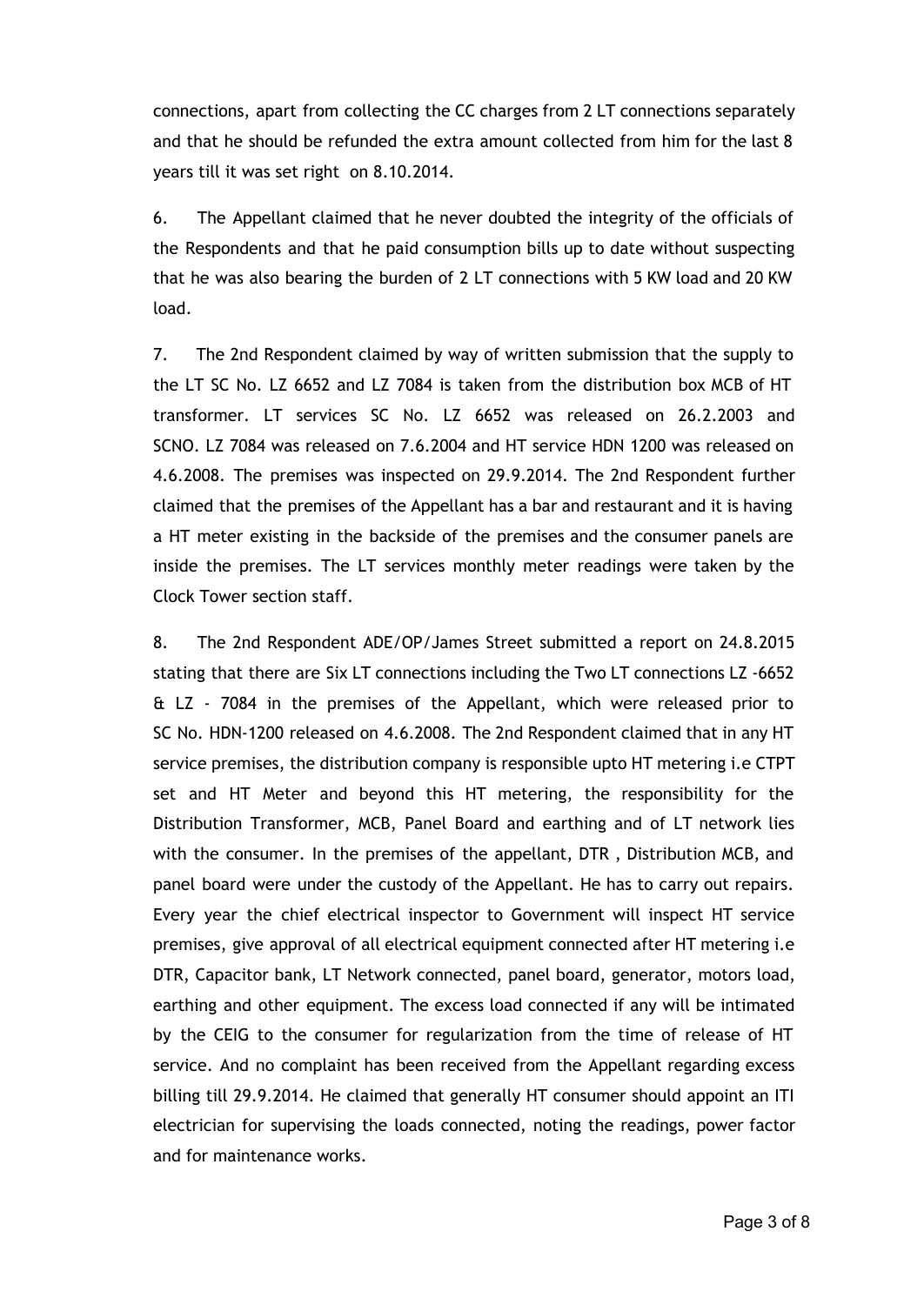9. According to the Appellant, wrong connections were given by the staff of the Respondents to the two LT connections and he had not doubted the integrity of the staff of the Respondents at the time of his HT service installation.

10. Both Sides filed photographs of the installations.

### **ARGUMENTS HEARD.**

11. The points for determination are:-

- 1. Who is responsible for allowing Two LT service connections through HDN-1200?
- 2. Whether the Appellant failed to get the Chief Electrical Inspector to Government inspect HT service HDN-1200 and get approval of all electrical equipment connected to HT metering and excess load connected if any?
- 3. Whether the Appellant has been additionally burdened with the consumption of power in the 2 LT connections in question, which were drawn from HT service HDN 1200 from 4.6.2008 and if so, whether the Respondents are liable to make good the consumption charge collected additionally from the Appellant through HDN 1200?
- 4. What is the Amount the Appellant is entitled to get from the Distribution company by way of compensation for the Additional burden he suffered in the present case?

12. Efforts were made to bring in a settlement through mediation and the efforts could not succeed, because of the peculiar nature of the dispute and lack of a meeting point.

### **POINTS 1 to 4**

13. The Admitted facts are as follows:-

a) The Appellant was released HT service No. HDN-1200 on 4.6.2008 to his premises. In the same premises, he has 2 LT connections LZ-6652 released on 22.6.2003 with 5 KW load (Andhra Bank ATM) and LZ 7084 with 20 KW load(Airtel Tower) released on 7.6.2004 in the name of Mrs. Jasbeer Kaur.

b) The supply to two meters/LT connections is taken from the distribution box MCB of HT transformer leading to separate consumption bills being issued to two LT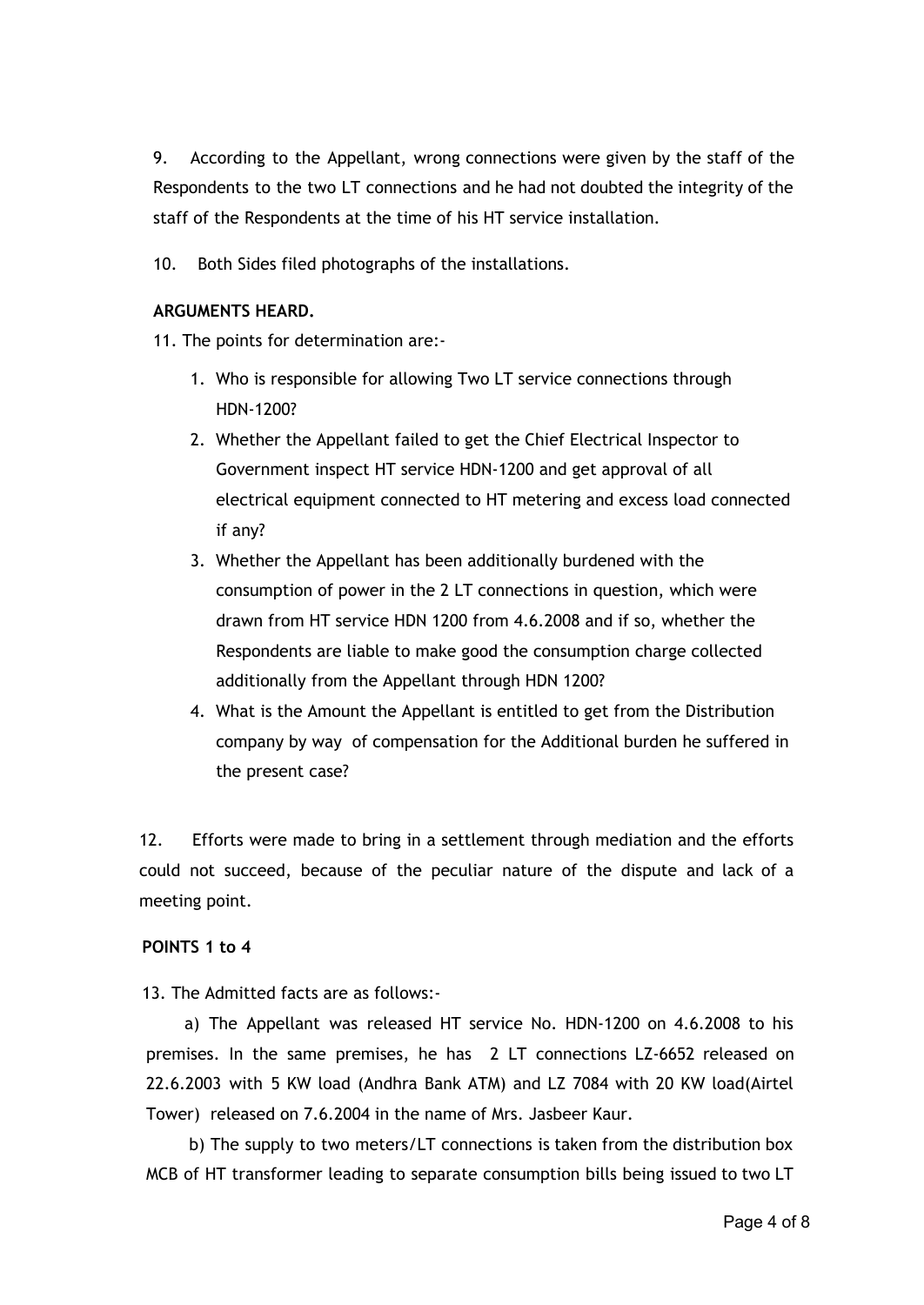service connections on one side and the combined consumption of these two LT connections also getting reflected in the consumption of HT No. HDN - 1200.

c) The service connection of the Appellant was inspected on 29.9.2014 as per CGRF complaint which disclosed that supply to LT - 6652 and LT - 7054 was existing from the Distribution box MCB of HT No. HDN -1200. The 2nd Respondent had inspected the service connection along with the Respondent No.1 on 8.10.2014 and removed the two LT services SC No. LZ 6652 and LZ 7084 from the distribution box MCB of the HT transformer.

Now to the matters in the controversy.

14. The Appellant claims that he was getting heavy bills due to the extension of supply to the Two noted LT Service connections from his HT service HDN-1200 and he has been getting not only the consumption bill for HT, but also the consumption of Two LT service connections which have been drawing power from his HT service. He is demanding refund of the amounts already collected by the Respondents from him on account of consumption of two LT connections, the consumption of which was already billed and collected from the consumers of the LT connections 'Airtel Tower" with 20 KW Load and 'Andhra bank ATM' with 5 KW load separately.

15. The Respondents in effect are throwing the blame on the Appellant stating that he should have been alert and should have got the entire HT service inspected by the Electrical Inspector for the Government, which would have corrected the position and removed the LT service connections from the distribution box MCB of HT service. From the facts revealed in this case, it is clear that some members of the staff of the Respondents might have taken a short cut and extended the supply to the LT service connections from the distribution box MCB of High Tension service connection of the Appellant HDN-1200, when this HDN 1200 was released long subsequent to the two LT connections in question. There is also a strong possibility that the Appellant was in the dark about the supply to Two LT connections through his HT service HDN 1200.

16. According to the 2nd Respondent, as reflected in his written submission dt.2.7.2015 that the Appellant has been running a Bar and Restaurant in the premises. The consumption of such commercial operation may not be consistent. On the other hand, the consumption of power for these two LT connections one for 'Airtel Tower' and another for 'Andhra Bank ATM' may be consistent with little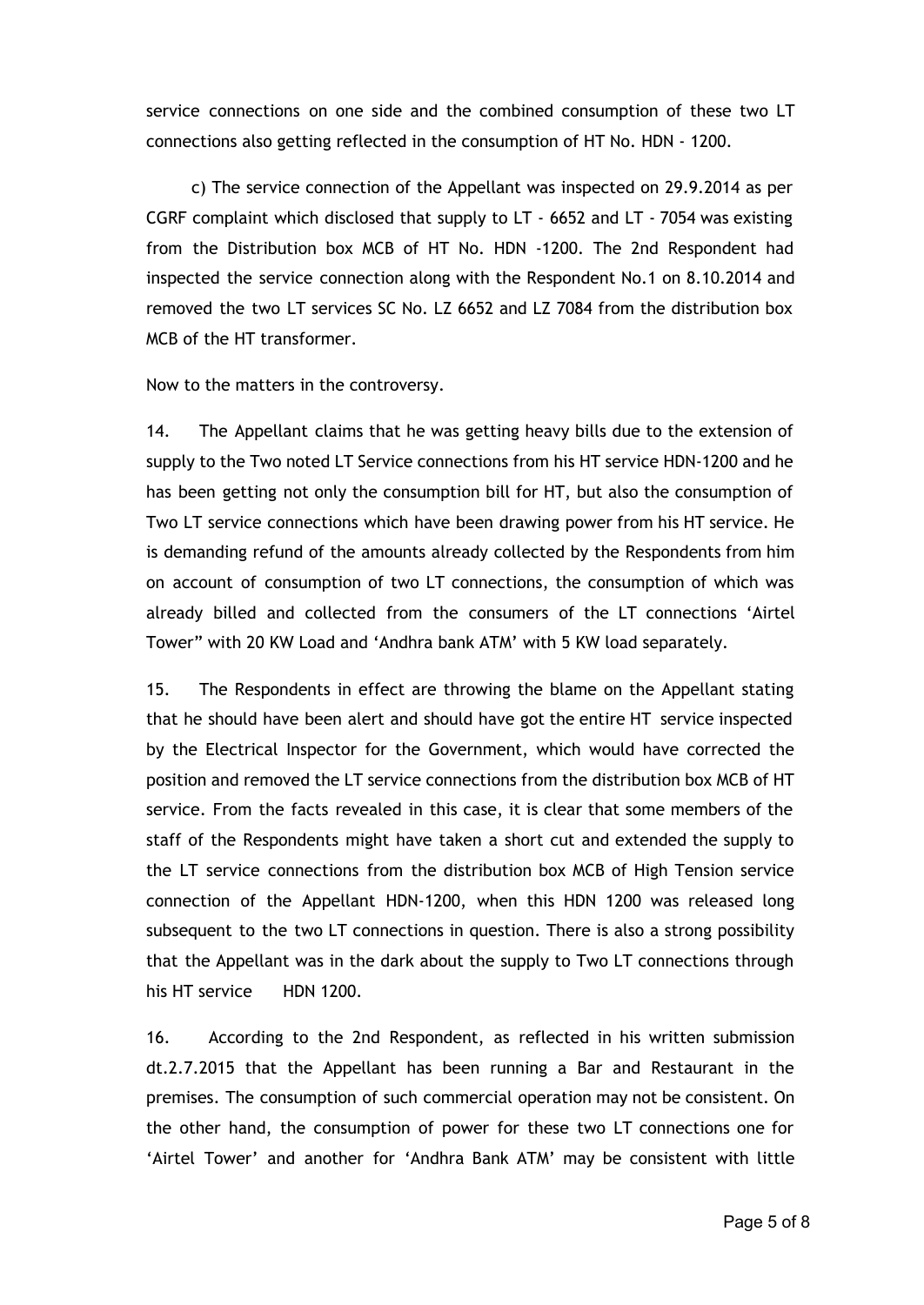variation. The Appellant is claiming that he should be refunded the amount he paid representing the consumption of two LT connections embedded in the HT bill right from 4.6.2008, the date of release of HDN 1200. On the other hand, the Respondents claim that it is the mistake of the Appellant to have neglected to get the service inspected by the Electrical Inspector to periodically check the equipment, which would have revealed the problem. They claimed that from what date this LT Connections were drawing power through HT connection is not known with certainty and therefore, the Appellant is not entitled to any relief. On this aspect, the role of CGRF is not praiseworthy. Senior officials of the Distribution Company are members and they washed their hands of the matter stating that "this is a peculiar case and unusual, unauthorised activity" and therefore, it does not come under the purview of CGRF. The CGRF has not discharged its function expected of them and failed to consider the fair case of the Appellant prima facie. This attitude of CGRF is against the spirit of section 42(5) of the Electricity Act, 2003.

17. The Appellant filed billing data showing amounts collected from the two LT connections in question. From July,2008 to November, 2014 the LT service connection No. 7084 shows demand for Rs 29,88,298/-while the amount collected by the DISCOM was 29,69,355/-. Similarly, for LT connection 6652 from July, 2008 to November, 2014 the service attracted a demand for Rs 8,19,987/ and whereas, the collection was Rs 8,10,111/-.

18. In the First instance, the Appellant clearly proved through facts that the Two LT service connections in question were getting power from the distribution box MCB of his HT transformer. From what date onwards till 8.10.2014 this activity went on is not certain. According to the 2nd Respondent, HT metering is located by the back side of the premises and the consumer panels are inside the premises. The monthly meter readings of LT services were being taken by the clock tower section staff. Unless on a particular complaint, there is less likelihood of the staff checking the odd situation presented in the present case. The photographs filed show this position. There was no occasion for the subsequent metering staff to have examined the MCB from which the Two LT connections were getting power. Whatever be the reason, it could be the negligence of the disgruntled staff of the Respondents who fixed the supply to Two LT service connections from the distribution box MCB of the HT transformer, for the reasons which could be only speculative. It was also due to the failure of the Appellant to get the HT service inspected by the Electrical Inspector for certification after installation as required under clause 4(7) of the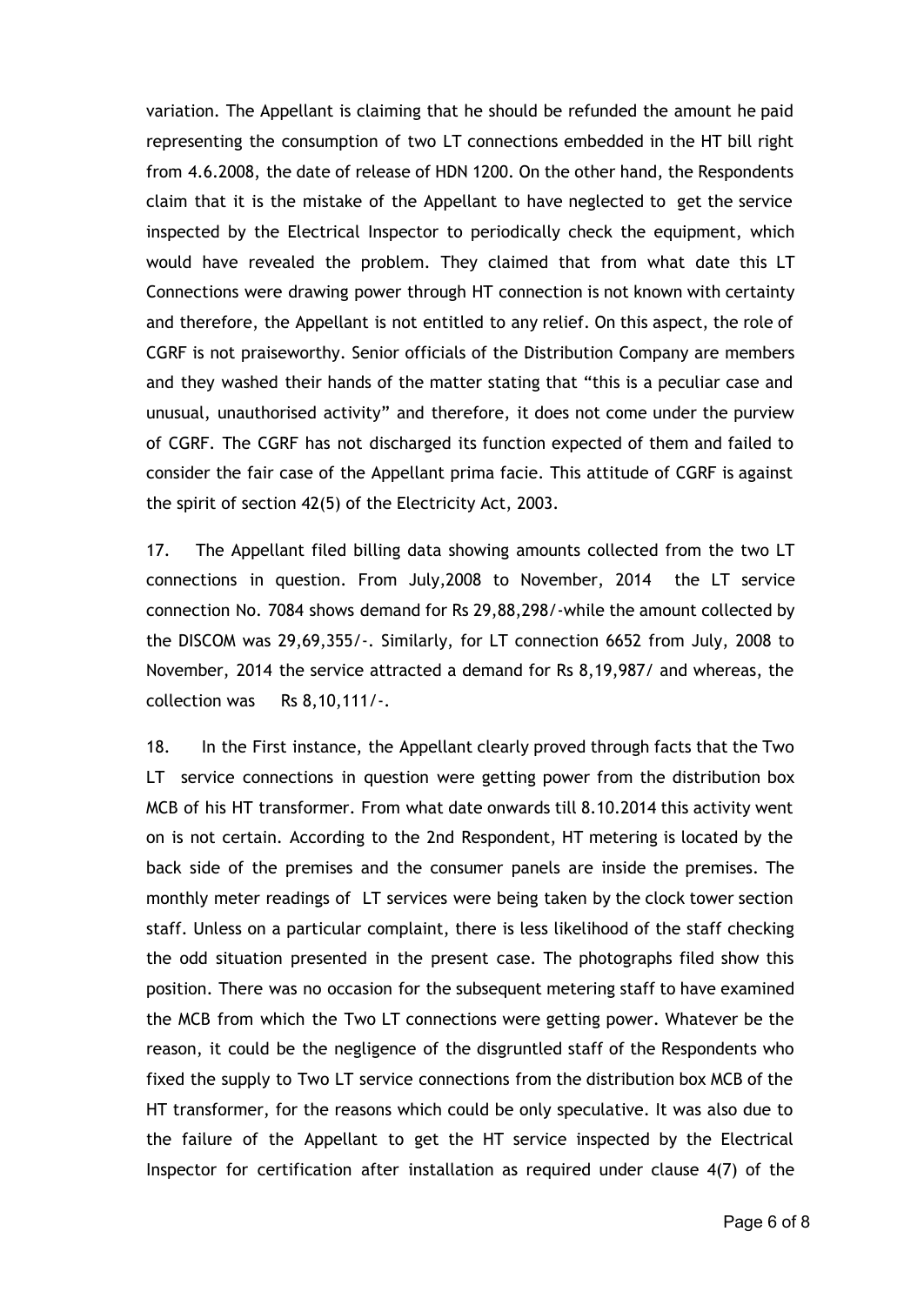Regulation No. 4 of 2013, which resulted in the serious flaw and financial burden on the Appellant, which could have been avoided had there been an inspection.Keeping in view these deficiencies and also the fact that at the cost of the Appellant, the DISCOM collected the CC charges for the power drawn by the Two LT connections in question through MCB of the HT transformer from the respective consumers and again metered the energy to the Appellant along with his regular consumption of High Tension service. Things remained as aforesaid, it is to be noted that the responsibility of giving connection of LT services to the LT network lies with the DISCOM, and whereas, maintaining and checking of LT distribution of HT service through CEIG vests with the Appellant. Thus in the present matter, both parties are found responsible for the typical situation. The Appellant has to be compensated naturally by the Distribution company, a public utility which is not expected to enrich itself wrongly at the cost of the consumer.

19. Keeping in view the facts, circumstances, peculiar nature of the dispute, shortcomings of the Appellant and of the Respondents, who could have detected the mischief at the earliest point of time, it is in fitness of things and justice that both parties should be held liable to bear equal burden in the matter. The Appellant therefore should be compensated for the bills he paid for LT service connections through his HT service for a period of 3 years 2 months upto 8.10.2014(total period being 6 years 4 months from 4.6.2008 to 8.10.2014), the date the two LT service Connections in question were removed from the distribution box MCB of the HT transformer, on the basis of the consumption calculated in terms of HT rates along with incidental charges.

- 20. The points 1 to 4 are answered accordingly.
- 21. In the result the Appeal is allowed.
	- **a. The impugned orders of the CGRF dt. 7.11.2014 are set aside:**
	- **b. The Appellant is found entitled to recover the charges he paid for the consumption of two LT connections LZ 6652 and LZ 7084 for a period of 3 years 2 months upto 8.10.2014 (from 7.8.2011 to 8.10.2014) by way of extra units charged to his HT service connection HDN 1200 with all attendant proportionate charges calculated upto 8.10.2014 and**